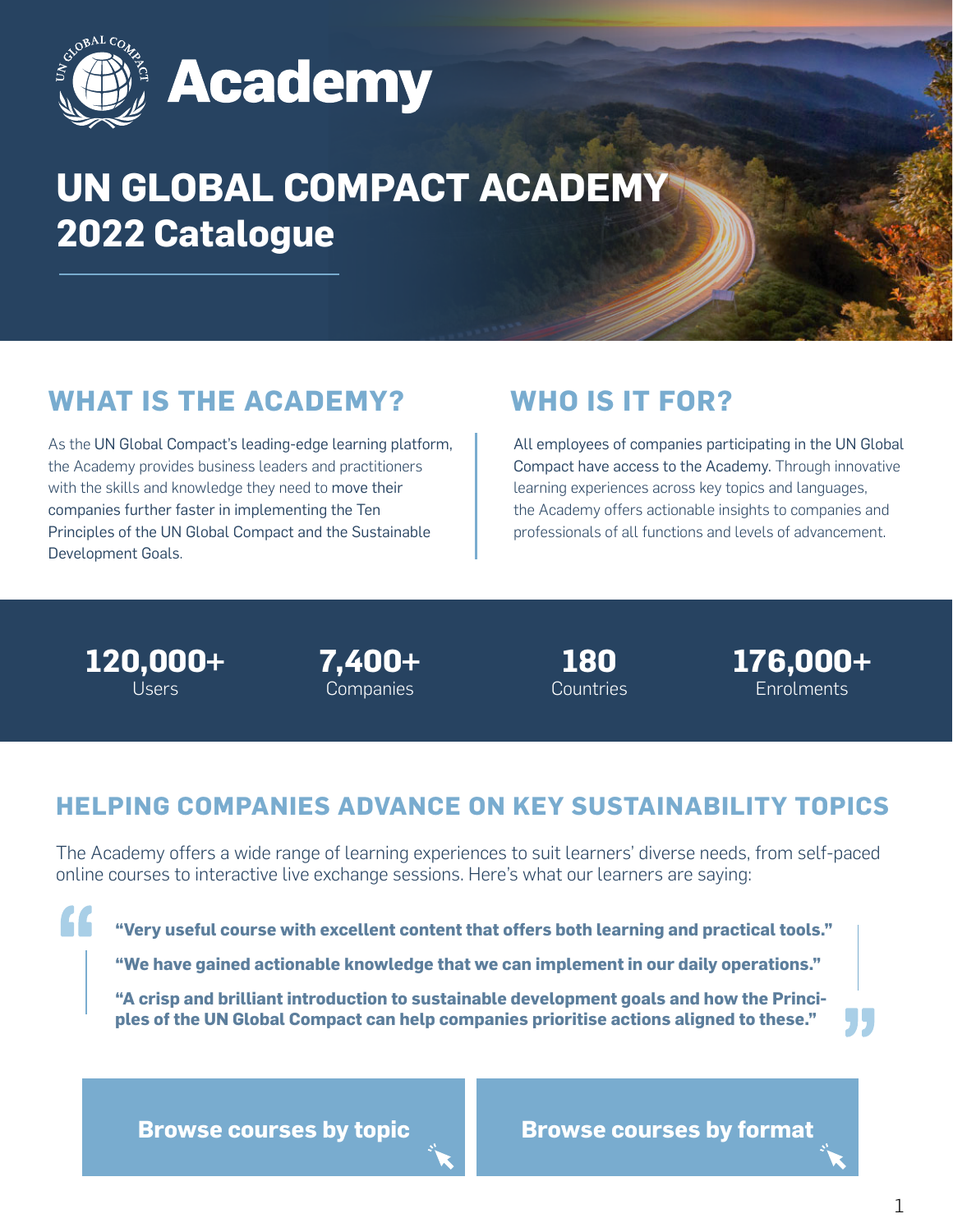# <span id="page-1-0"></span>**COURSEs by TOPIC**

# **Climate change and environment**

#### **Science-based targets**

- [How to set a science-based target: getting started](https://academy.unglobalcompact.org/learn/course/177/how-to-set-a-science-based-target%3Fgenerated_by%3D22938%26hash%3De649fc5beb7c82332664e9f16d2fdc72606ea3fa)
- [How to account for your scope 1, 2 and 3 emissions](https://academy.unglobalcompact.org/lms/index.php%3Fr%3Dcoursepath/deeplink%26id_path%3D118%26generated_by%3D22938%26hash%3D196d4710b81f92c2ecde7dd22e12beb9458ac1db)
- Raising ambition how to set science-based targets aligning with  $1.5^{\circ}$ C pathways

#### **Water**

- [How to assess and boost your corporate water resilience](https://academy.unglobalcompact.org/learn/course/2755/how-to-assess-and-boost-your-corporate-water-resilience%3Fgenerated_by%3D22938%26hash%3Dd14a1f05d95670dedad4b6b7a1dea0e97febf471)
- [Delivering on net-positive water impact for growth and resilience](https://academy.unglobalcompact.org/learn/course/2113/delivering-on-net-positive-water-impact-for-growth-and-resilience%3Fgenerated_by%3D22938%26hash%3Dfefb83964b5e3fe180ab46bd83605f3e14c72b4e)
- [The value of water for business](https://academy.unglobalcompact.org/learn/course/952/the-value-of-water-for-business%3Fgenerated_by%3D22938%26hash%3Da56b5bc6665f3503896802d721be479dfefee6c2)
- [Improving long-term water security](https://academy.unglobalcompact.org/learn/course/192/improving-long-term-water-security%3Fgenerated_by%3D22938%26hash%3D9a20d86546a38feb7163464324f239846821ba49)
- [Water stewardship 101: The basics](https://academy.unglobalcompact.org/learn/course/178/water-stewardship-101-the-basics%3Fgenerated_by%3D22938%26hash%3D34a0e401e5e125a7a2e6807ab1af2d5dabf8a76a)

### **Climate health**

- [How business can deliver health resilient climate action](https://academy.unglobalcompact.org/learn/course/2128/how-business-can-deliver-health-resilient-climate-action%3Fgenerated_by%3D22938%26hash%3Dfdd6754fbb4ff815140b7e1cda3c976bb5e86695)
- [Developing an integrated health, environment and climate strategy for your company](https://academy.unglobalcompact.org/learn/course/182/developing-an-integrated-health-environment-and-climate-strategy-for-your-company%3Fgenerated_by%3D22938%26hash%3D9aeb0189786d9b656a8a79b5026c45cf3005fea8)

#### **Ocean**

- [How companies can ensure a healthy and productive ocean](https://academy.unglobalcompact.org/learn/course/198/how-companies-can-ensure-a-healthy-and-productive-ocean%3Fgenerated_by%3D22938%26hash%3Dba1ec660b01ac9afa15d0157b8f8a2e209ab183d)
- Implementing a principles-based approach to sustainable ocean business (coming soon)

# **SDG integration**

### **SDG leadership**

- [How to understand and take action on the global goals](https://academy.unglobalcompact.org/learn/course/35/how-to-understand-and-take-action-on-the-global-goals%3Fgenerated_by%3D22938%26hash%3D9b2b798eedca814acfbafb2213d5b51e5d7f9d60)
- [How to understand and prioritize ambitious action for the SDGs](https://academy.unglobalcompact.org/lms/index.php%3Fr%3Dcoursepath/deeplink%26id_path%3D117%26generated_by%3D22938%26hash%3D1f0e7ac8d2b51048b4dd328a028c00250fc49240)
- [How to set ambitious corporate targets and accelerate integration of the 17 SDGs](https://academy.unglobalcompact.org/learn/course/263/how-to-set-ambitious-corporate-targets-and-accelerate-integration-of-the-17-sdgs%3Fgenerated_by%3D22938%26hash%3D1a3c8e8eeab96064330d75b76d564ca414c658eb)
- [Becoming a business leader on the global goals](https://academy.unglobalcompact.org/learn/course/60/becoming-a-business-leader-on-the-global-goals%3Fgenerated_by%3D22938%26hash%3Dd89b07491402cfee1a41539b65ce6c9c4b707095)
- [Managing corporate sustainability performance through the SDG Action Manager](https://academy.unglobalcompact.org/learn/course/207/managing-corporate-sustainability-performance-through-the-new-sdg-action-manager%3Fgenerated_by%3D22938%26hash%3D833e29bd4116761b0e86f24ef43a6820f32c421e)

## **SDG reporting**

[Three steps to integrating the global goals into corporate reporting](https://academy.unglobalcompact.org/learn/course/46/three-steps-to-integrating-the-global-goals-into-corporate-reporting%3Fgenerated_by%3D22938%26hash%3Dea0b96504eadb9f37b399aaaea9415d4206d0910)

### **SDG financing**

- Taking financial action for the SDGs: implementing the CFO principles (coming soon)
- [Future-proofing your small and medium-sized enterprise](https://academy.unglobalcompact.org/learn/course/3898/future-proofing-your-small-to-medium-sized-enterprise%3Fgenerated_by%3D22938%26hash%3D202116ccde737d7fa3e559800a4cec4afc8f4924)

## **Partnerships for the SDGs**

[Navigating partnership opportunities with the United Nations](https://academy.unglobalcompact.org/learn/course/92/navigating-partnership-opportunities-with-the-united-nations%3Fgenerated_by%3D22938%26hash%3Da8506ea1daea9d5d282914b39bc9011afa7fc3da)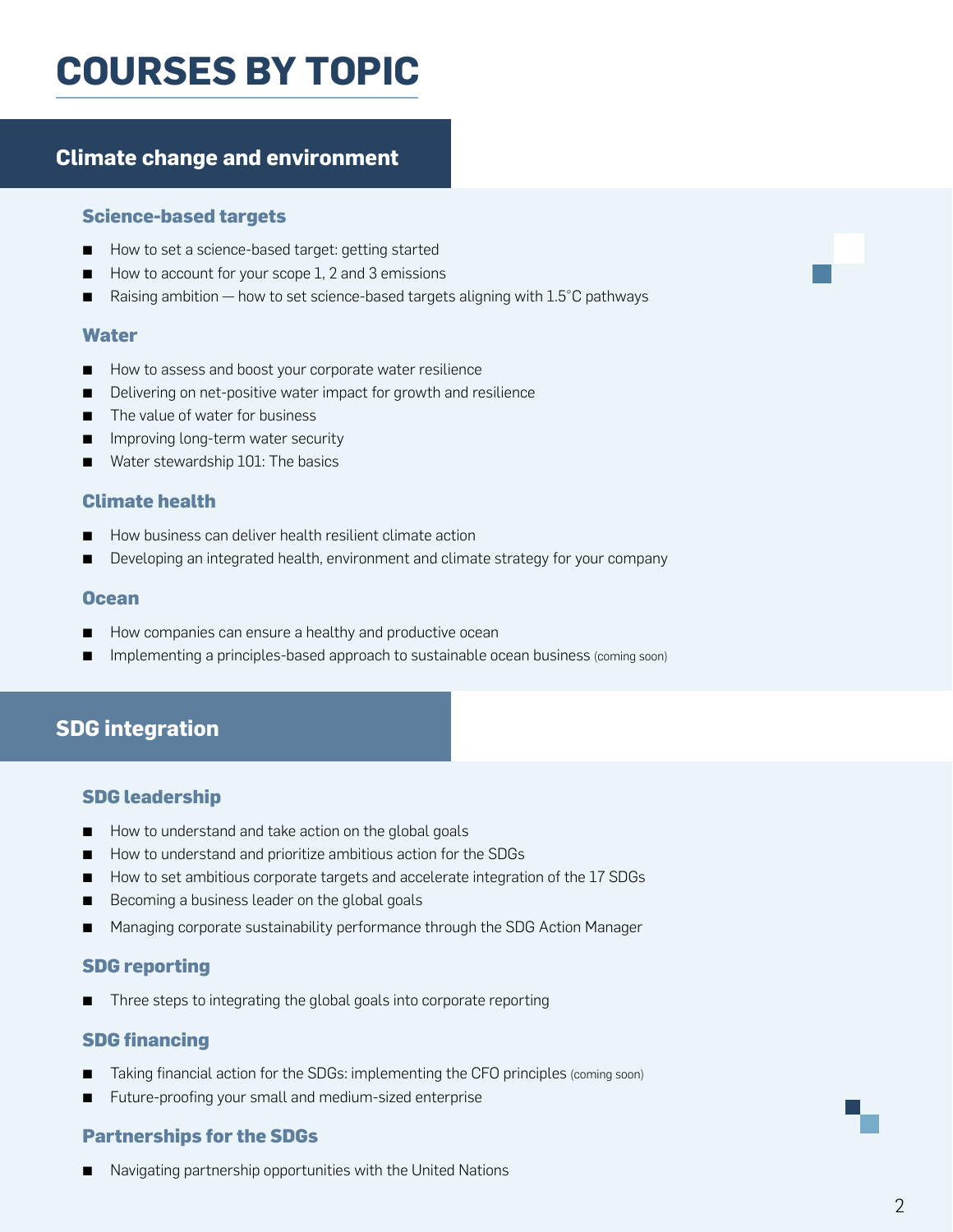# **Gender equality**

#### **Gender equality leadership**

- [Gender equality: how business can accelerate the pace of change](https://academy.unglobalcompact.org/learn/course/262/gender-equality-how-business-can-accelerate-the-pace-of-change%3Fgenerated_by%3D22938%26hash%3Dd6fe149c37ae9e8b8369ea00b4b964040a517a0b)
- [How to increase gender balance in boardrooms](https://academy.unglobalcompact.org/learn/course/921/how-to-increase-gender-balance-in-boardrooms%3Fgenerated_by%3D22938%26hash%3D533bbe472b3462cd9960d15d88c940beabc86708)

#### **Actions for gender equality**

- [Addressing the gender pay gap](https://academy.unglobalcompact.org/learn/course/86/addressing-the-gender-pay-gap%3Fgenerated_by%3D22938%26hash%3D51d193c2bc936486f4e4d34d275f778f19786c46)
- [Advancing gender equality through employer-supported childcare](https://academy.unglobalcompact.org/learn/course/66/advancing-gender-equality-through-employer-supported-childcare%3Fgenerated_by%3D22938%26hash%3D4f55429303a60bde0158bae6e7d7c59b8c460060)

## **Human rights**

#### **Business and human rights**

- [Business and human rights: how companies can operationalize the UN Guiding Principles](https://academy.unglobalcompact.org/lms/index.php%3Fr%3Dcoursepath/deeplink%26id_path%3D115%26generated_by%3D22938%26hash%3Dd02b67cd691f1ad60aa7e234461294899bcf0cda)
- [Implementing a human rights impact assessment and embedding results into your company's operations](https://academy.unglobalcompact.org/learn/course/61/implementing-a-human-rights-impact-assessment-and-embedding-results-into-your-companys-operations%3Fgenerated_by%3D22938%26hash%3Da7cea45ccf8e5e04dbce156cf788c58816956d88)
- [Translating human rights commitment into business practice](https://academy.unglobalcompact.org/learn/course/45/translating-human-rights-commitment-into-business-practice%3Fgenerated_by%3D22938%26hash%3Da0a4d04dfb61e6e038d1872ee2f54ce55bc6ebda)
- [Deepening human rights due diligence](https://academy.unglobalcompact.org/lms/index.php%3Fr%3Dcoursepath/deeplink%26id_path%3D156%26generated_by%3D22938%26hash%3D232c70af408af17b8960d7add83e3598efc2e0e7)

#### **Diversity and inclusion**

- **[Black lives matter & business](https://academy.unglobalcompact.org/lms/index.php%3Fr%3Dcoursepath/deeplink%26id_path%3D48%26generated_by%3D22938%26hash%3D54552dabdde3edd748f60c0542e64d2b24ae4edf)**
- [Creating an inclusive environment for LGBTI workers](https://academy.unglobalcompact.org/learn/course/210/creating-an-inclusive-environment-for-lgbti-workers%3Fgenerated_by%3D22938%26hash%3Daad650053e496b339e97a8f99240aaed91872f32)

# **Labour and decent work**

#### **Decent work in global supply chains**

- [How procurement decisions can advance decent work in supply chains](https://academy.unglobalcompact.org/learn/course/1131/how-to-improve-safety-and-health-in-global-supply-chains%3Fgenerated_by%3D22938%26hash%3Dbec7c7c53ffe24535164db2a310d41b5cfbf7d3f)
- [How to improve safety and health in global supply chains](https://academy.unglobalcompact.org/learn/course/1131/how-to-improve-safety-and-health-in-global-supply-chains%3Fgenerated_by%3D22938%26hash%3Dbec7c7c53ffe24535164db2a310d41b5cfbf7d3f)
- [Family-friendly policies: how to implement better business practices for working parents and children](https://academy.unglobalcompact.org/learn/course/853/family-friendly-policies-how-to-implement-better-business-practices-for-working-parents-and-children%3Fgenerated_by%3D22938%26hash%3Dc139cbb90b88e0c3f151e70f001d009cff91c699)
- [Eliminating harassment and violence in the world of work](https://academy.unglobalcompact.org/learn/course/205/eliminating-harassment-and-violence-in-the-world-of-work%3Fgenerated_by%3D22938%26hash%3D1bb32c9d93c7aac209c688559f08f97ff0c6b423)

#### **Living wage**

[How to ensure a living wage for all employees](https://academy.unglobalcompact.org/learn/course/2185/how-to-ensure-a-living-wage-for-all-employees%3Fgenerated_by%3D22938%26hash%3D2a82a72871f02fd3116c5b13ac37732e6f53c923)

# **Governance and anti-corruption**

### **Transformational governance**

[How companies can support fundamental freedoms — and those who defend them](https://academy.unglobalcompact.org/learn/course/171/how-companies-can-support-fundamental-freedoms-and-those-who-defend-them%3Fgenerated_by%3D22938%26hash%3D66374d1466d63af237a829e27aadd99144533873)

### **Anti-corruption**

[The fight against corruption](https://academy.unglobalcompact.org/learn/course/196/the-fight-against-corruption%3Fgenerated_by%3D22938%26hash%3Dd00cc5d33720277562526a7a10f5e064f30fd365)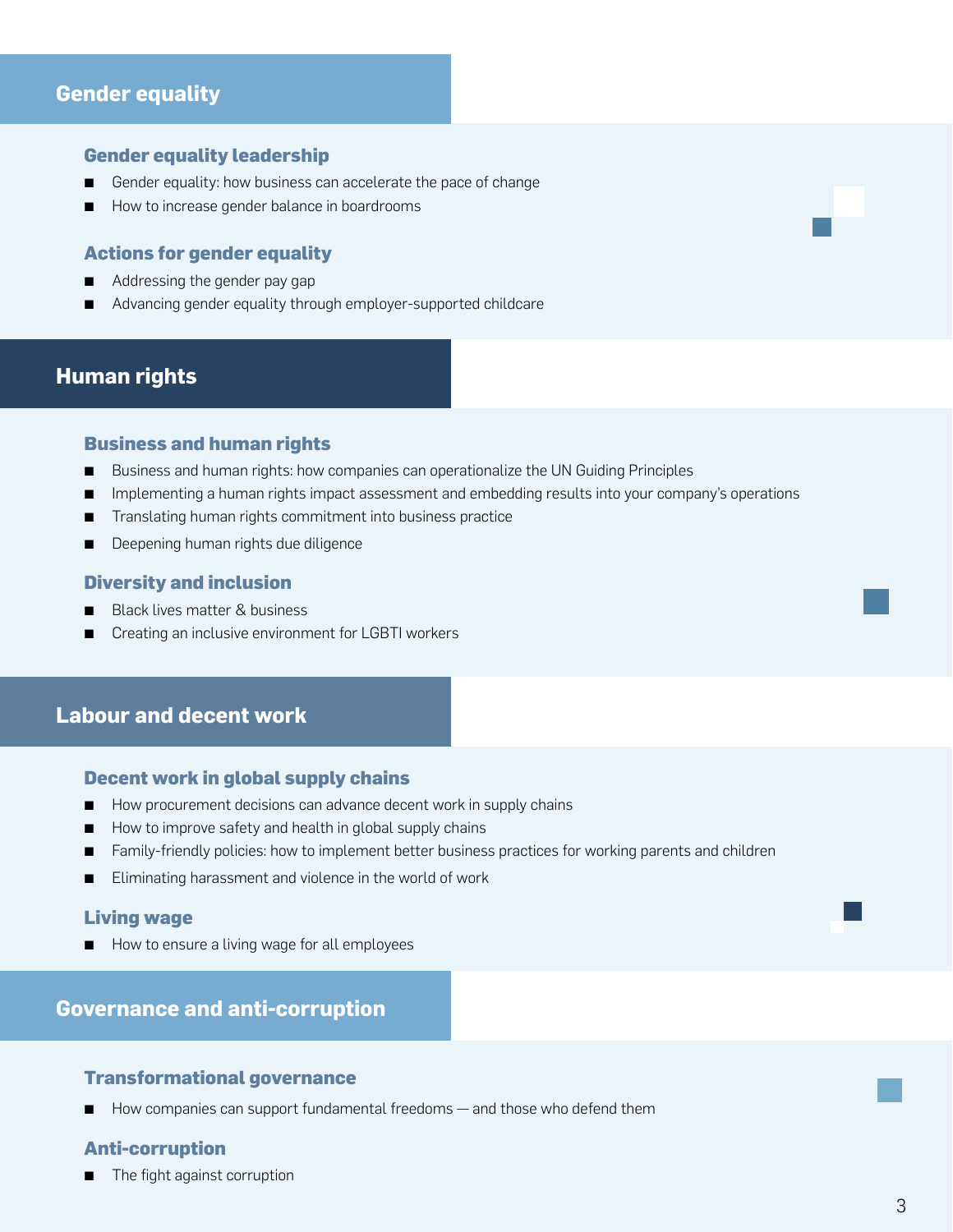# <span id="page-3-0"></span>**COURSEs by Format**

# **Self-paced learning**

Online courses available anywhere, anytime



**Foundations** - A curated catalogue with foundational introductions to key sustainability topics and step-by-step guides for corporate action. Everything you need to get started!

- [How to understand and take action on the global goals](https://academy.unglobalcompact.org/learn/course/35/how-to-understand-and-take-action-on-the-global-goals%3Fgenerated_by%3D22938%26hash%3D9b2b798eedca814acfbafb2213d5b51e5d7f9d60)
- [How to set a science-based target: getting started](https://academy.unglobalcompact.org/learn/course/35/how-to-understand-and-take-action-on-the-global-goals%3Fgenerated_by%3D22938%26hash%3D9b2b798eedca814acfbafb2213d5b51e5d7f9d60)
- [Future-proofing your small and medium-sized enterprise](https://academy.unglobalcompact.org/learn/course/3898/future-proofing-your-small-to-medium-sized-enterprise%3Fgenerated_by%3D22938%26hash%3D202116ccde737d7fa3e559800a4cec4afc8f4924)
- [Gender equality: how business can accelerate the pace of change](https://academy.unglobalcompact.org/learn/course/262/gender-equality-how-business-can-accelerate-the-pace-of-change%3Fgenerated_by%3D22938%26hash%3Dd6fe149c37ae9e8b8369ea00b4b964040a517a0b)
- Implementing a principles-based approach to sustainable ocean business (coming soon)
- [How companies can ensure a healthy and productive ccean](https://academy.unglobalcompact.org/learn/course/198/how-companies-can-ensure-a-healthy-and-productive-ocean%3Fgenerated_by%3D22938%26hash%3Dba1ec660b01ac9afa15d0157b8f8a2e209ab183d)
- Taking financial action for the SDGs: implementing the CFO principles (coming soon)
- **EXECT** [Developing an integrated health, environment and climate strategy for your company](https://academy.unglobalcompact.org/learn/course/182/developing-an-integrated-health-environment-and-climate-strategy-for-your-company%3Fgenerated_by%3D22938%26hash%3D9aeb0189786d9b656a8a79b5026c45cf3005fea8)
- [How procurement decisions can advance decent work in supply chains](https://academy.unglobalcompact.org/learn/course/176/how-procurement-decisions-can-advance-decent-work-in-supply-chains%3Fgenerated_by%3D22938%26hash%3D78a42b7d8478ea2b1f22474c71353b6d1d2c8efe)
- [How companies can support fundamental freedoms and those who defend them](https://academy.unglobalcompact.org/learn/course/171/how-companies-can-support-fundamental-freedoms-and-those-who-defend-them%3Fgenerated_by%3D22938%26hash%3D66374d1466d63af237a829e27aadd99144533873)
- [The fight against corruption](https://academy.unglobalcompact.org/learn/course/196/the-fight-against-corruption%3Fgenerated_by%3D22938%26hash%3Dd00cc5d33720277562526a7a10f5e064f30fd365)

This series is available in Chinese, French, Portuguese and Spanish.

# **Learning Plans** - Curated learning journeys to gain a more in-depth understanding on specific topics and concepts.

- [How to understand and prioritize ambitious action for the SDGs](https://academy.unglobalcompact.org/lms/index.php%3Fr%3Dcoursepath/deeplink%26id_path%3D117%26generated_by%3D22938%26hash%3D1f0e7ac8d2b51048b4dd328a028c00250fc49240)
- [How to set and integrate ambitious goals into your company](https://academy.unglobalcompact.org/lms/index.php%3Fr%3Dcoursepath/deeplink%26id_path%3D120%26generated_by%3D22938%26hash%3D3f3ac19bdcf6d706de1a93b6484a3af92abdc791)
- [How to account for your scope 1, 2 and 3 emissions](https://academy.unglobalcompact.org/lms/index.php%3Fr%3Dcoursepath/deeplink%26id_path%3D118%26generated_by%3D22938%26hash%3D196d4710b81f92c2ecde7dd22e12beb9458ac1db)
- How to set a science-based target (coming soon)
- [Business and human rights: how companies can operationalize the UN Guiding Principles](https://academy.unglobalcompact.org/lms/index.php%3Fr%3Dcoursepath/deeplink%26id_path%3D115%26generated_by%3D22938%26hash%3Dd02b67cd691f1ad60aa7e234461294899bcf0cda)
- **[Deepening human rights due diligence](https://academy.unglobalcompact.org/lms/index.php%3Fr%3Dcoursepath/deeplink%26id_path%3D156%26generated_by%3D22938%26hash%3D232c70af408af17b8960d7add83e3598efc2e0e7)**

Certificates of completion are earned upon completion of learning plans.



# **Micro-learning** - Bite-size learning materials to introduce key topics and summarize learnings

- Our micro-learning library currently contains [14 Essential Guides](https://academy.unglobalcompact.org/pages/37/essentials-guides) providing a brief overview of sustainability topics along with actions you can take within your company, case studies and further resources.
- More micro-learning resources coming soon!

Our Essentials collection is available in Chinese, French, Portuguese and Spanish.